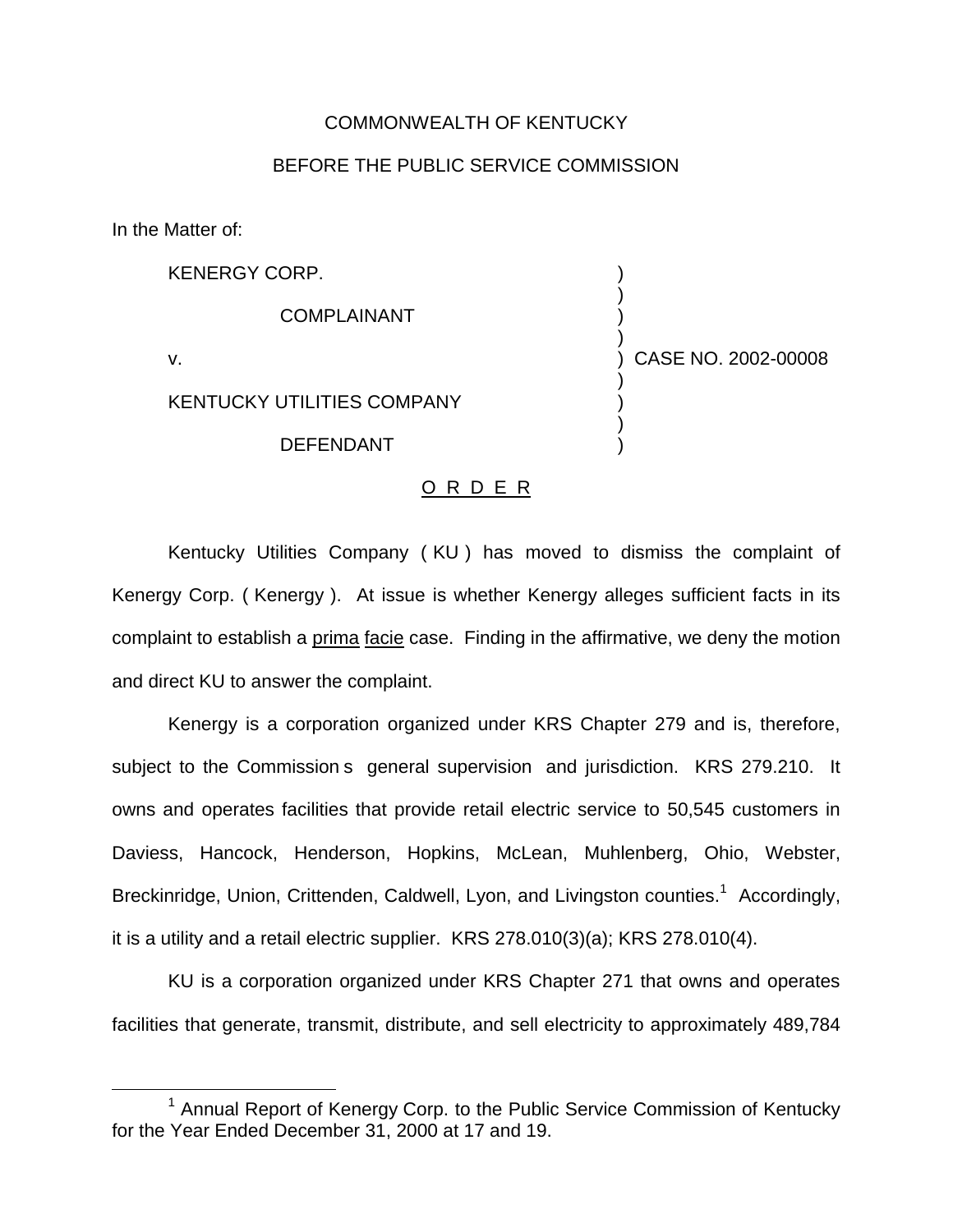customers in all or portions of 77 counties in Kentucky.<sup>2</sup> Accordingly, it is a utility subject to Commission jurisdiction and a retail electric supplier. KRS 278.010(3)(a); KRS 278.010(4); KRS 278.040(1).

On December 7, 2001, Kenergy filed a formal complaint against KU in which it alleged that: (1) It and KU are retail electric suppliers; (2) It and KU have adjacent certified service territories in Union and Henderson counties, Kentucky; (3) Highland Mining Company ( Highland Mining ) has adopted plans and secured permits to conduct underground mining in the vicinity of the Henderson County-Union County boundary; (4) The mine s portal will be located entirely in Kenergy s certified territory; and (5) KU has entered into an agreement with Highland Mining to provide retail electric service to the proposed mining operation.

Upon receipt of this complaint, we made a preliminary determination that the complaint established a prima facie case and directed KU to satisfy or answer the

<sup>2</sup> Kentucky Utilities Company, FERC Form 1 (Mar. 31, 2001) at 304.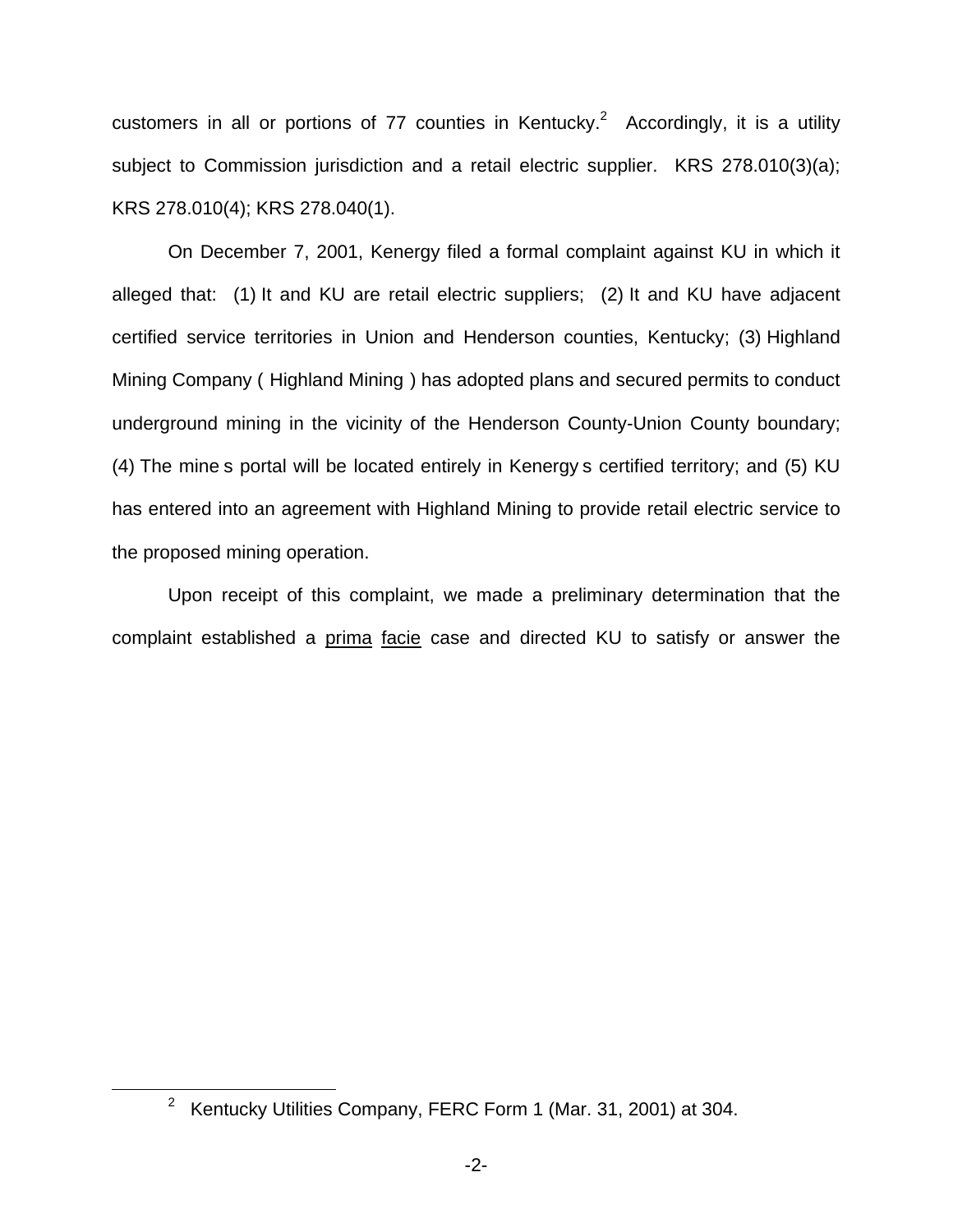complaint.<sup>3</sup> KU filed its Motion to Dismiss. In this motion, KU asserts that based upon the facts alleged in the complaint and the undisputed facts disclosed during the previous inquiry into this dispute, established legal precedent establishes that Kenergy is not entitled to provide electric service to the operations of Highland Mining. <sup>4</sup>

In its response to the motion, Kenergy advances two arguments. First, it argues that a motion to dismiss is not authorized under the Commission s rules of procedure and, therefore, KU is in default. Second, it argues that its complaint alleges sufficient facts to establish a prima facie case and that no established facts currently exist in this proceeding. It is not, Kenergy asserts, required to practice and prove its entire case in the complaint that has been filed.  $5$ 

KU s filing of a motion to dismiss is not improper or contrary to our Order of January 11, 2002 and does not render KU in default. While the Commission s rules of

<sup>&</sup>lt;sup>3</sup> While we made no express finding that the complaint establishes a prima facie case, our action implies such finding. Administrative Regulation 807 KAR 5:001, Section 12(a), requires the Commission to examine a formal complaint upon its filing to ascertain whether it establishes a prima facie case and conforms to this administrative regulation [807 KAR 5:001]. Administrative Regulation 807 KAR 5:001, Section 12(b), provides:

If the commission is of the opinion that such complaint, either as originally filed or as amended, does establish a prima facie case and conforms to this administrative regulation, the commission will serve an order upon such corporations or persons complained of under the hand of its secretary and attested by its seal, accompanied by a copy of said complaint, directed to such corporation or person and requiring that the matter complained of be satisfied, or that the complaint be answered in writing within ten (10) days from the date of service of such order, provided that the commission may, in particular cases, require the answer to be filed within a shorter time.

<sup>4</sup> KU s Motion to Dismiss at 1.

<sup>5</sup> Kenergy s Response to Motion to Dismiss at 4.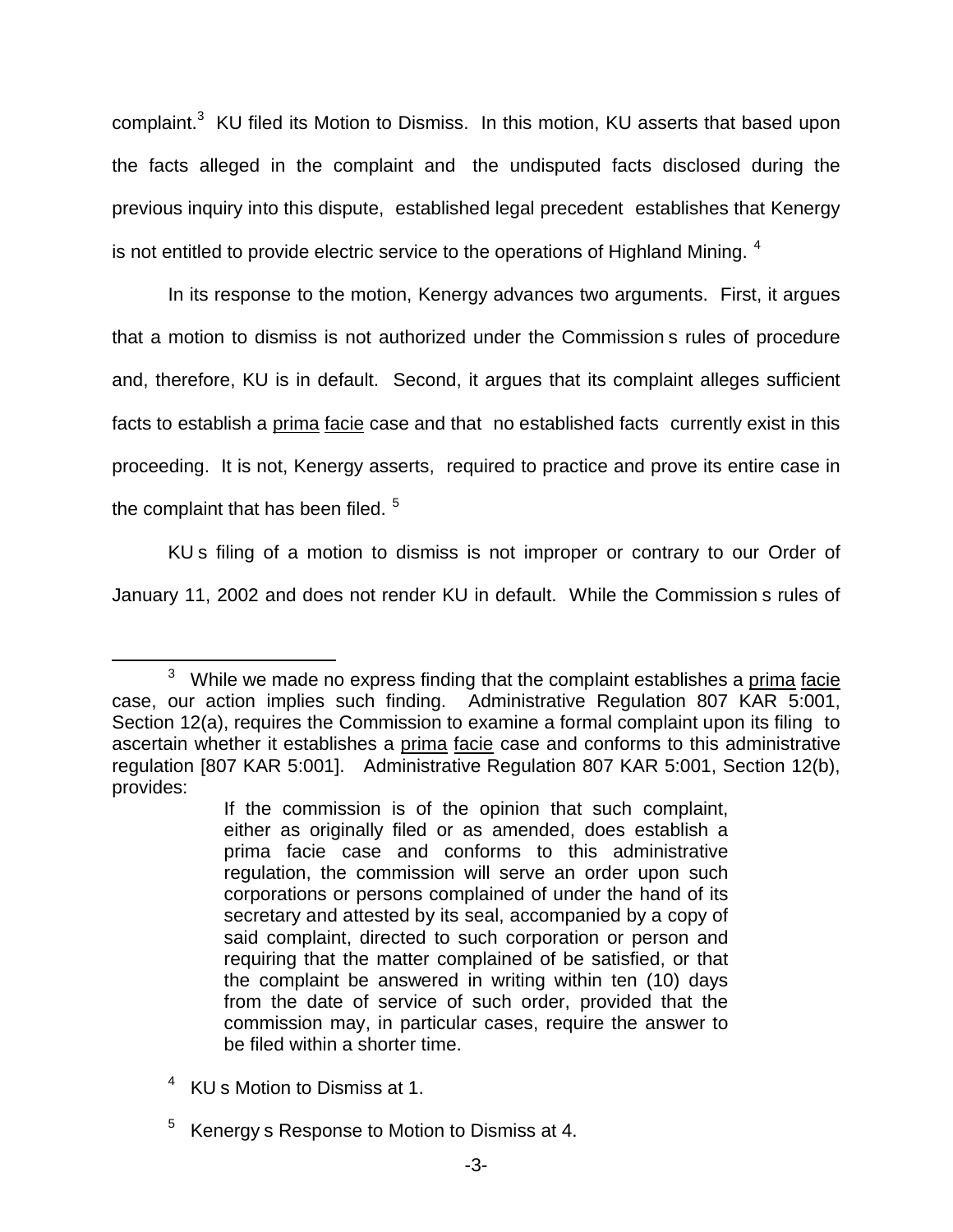procedure do not expressly permit motions to dismiss, such motions are consistent with the purpose of these rules. They represent a statement of a new matter constituting a defense to the requested relief. See Administrative Regulation 807 KAR 5:001, Section 12(6). Moreover, they are consistent with longstanding Commission practice. See, e.g., Dovie Sears v. Salt River Water District, Case No. 91-277 (Ky.PSC June 30, 1992); Kentucky Industrial Utility Customers, Inc. v. Big Rivers Electric Corp., Case No. 95-011 (Ky.PSC Apr. 1, 1997); City of Lawrenceburg, Ky. v. South Anderson Water District, Case No. 96-256 (Ky.PSC June 11, 1998).<sup>6</sup>

While KU did not act improperly in filing its motion, we find no basis to grant its requested relief. KU s arguments for dismissal are based upon evidence that is not in the record of this or any other formal proceeding, but that was presented at conferences with Commission Staff.<sup>7</sup> It is axiomatic that the record of an administrative proceeding must include the entire evidentiary basis of that decision. 2 Am.Jur.2d Administrative Law § 386 (1994). As this evidence is not in the record of this proceeding and has not

 $6$  Kentucky Civil Rule 11 permits such motions in lieu of an answer. While the Kentucky Civil Rules do not apply to administrative proceedings [See, e.g., 2 Am.Jur.2d Administrative Law § 266 (1994) ( Statutes and rules, such as the Rules of Civil Procedure, relating to courts or actions, do not apply to administrative proceedings. )], this Commission has previously made reference to those Rules to determine procedural questions. See, e.g., Newman v. Salt River Rural Electric Cooperative Corp., Case No. 90-088 (Ky.P.S.C. June 28, 1990); Louisville Gas and Electric Company, Case No. 96-246 (Oct. 15, 1996).

 $7$  Kenergy requested the conference to resolve the dispute over service rights to Highland Mining without a formal proceeding. See letter from Frank N. King, Jr., counsel for Kenergy, to Thomas M. Dorman, Executive Director, Public Service Commission (June 12, 2001). Conferences were held on July 31, 2001 and November 21, 2001. To the extent that these conferences represent an unsuccessful attempt to informally resolve a complaint regarding utility service, Administrative Regulation 807 KAR 5:001, Section 13(3), would appear to limit the use of any evidence adduced at those conferences unless that evidence would be subsequently obtained through other appropriate methods.